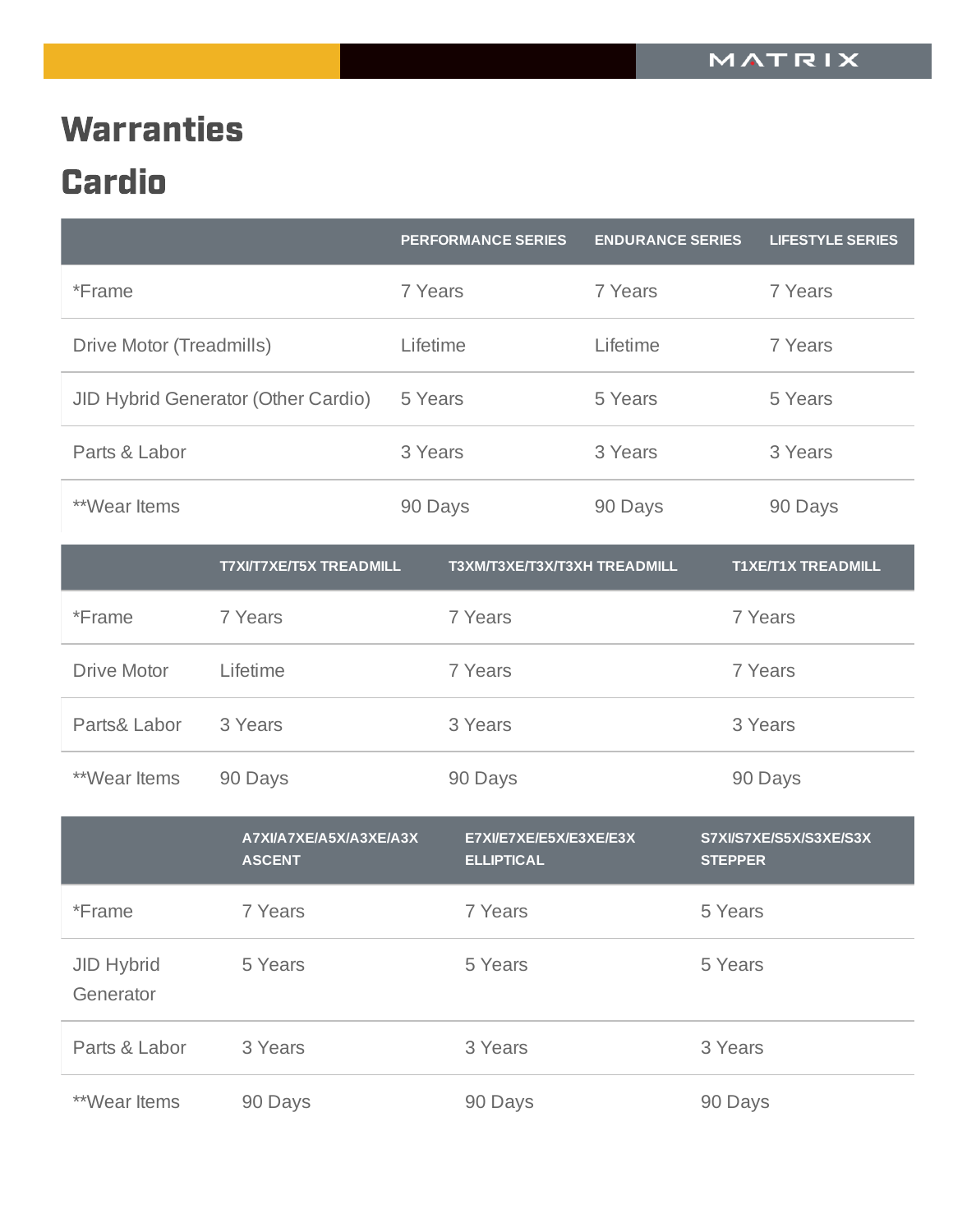|                                | C7XI/C7XE/C5X/C3XE/C3X<br><b>CLIMBMILL</b> | H7XI/H7XE/H5X/H3XE/H3X<br><b>HYBRID</b>    | U7XI/U7XE/U5X/U3XE/U3X<br><b>UPRIGHT</b> |
|--------------------------------|--------------------------------------------|--------------------------------------------|------------------------------------------|
| *Frame                         | 7 Years                                    | 7 Years                                    | 7 Years                                  |
| <b>JID Hybrid</b><br>Generator | 5 Years                                    | 5 Years                                    | 5 Years                                  |
| Parts & Labor                  | 3 Years                                    | 3 Years                                    | 3 Years                                  |
| **Wear Items                   | 90 Days                                    | 90 Days                                    | 90 Days                                  |
|                                |                                            |                                            |                                          |
|                                |                                            | R7XI/R7XE/R5X/R3XE/R3X<br><b>RECUMBENT</b> | E1XE/E1X/R1XE/R1X/U1XE/U1X<br>Ť.         |
| *Frame                         |                                            | 7 Years                                    | 7 Years                                  |
| <b>JID Hybrid Generator</b>    |                                            | 5 Years                                    | 5 Years                                  |
| Parts & Labor                  |                                            | 3 Years                                    | 3 Years                                  |

\*Frame is defined as the welded metal base of the unit and does not include removable parts.

\*\*Wear Items include Headphone Jack, USB Port, Batteries, Belts (drive/pulley), Straps. No Labor.

† Warranty limited to 6 hours of use per day.

Full commercial warranty not available on 1- Series cardio.

## **Strength**

|                               | ULTRA/VERSA/AURA/MAGNUM/VARSITY | <b>INTELLIGENT</b><br><b>TRAINING</b><br><b>CONSOLE</b> |
|-------------------------------|---------------------------------|---------------------------------------------------------|
| <b>**Frame (Not Coatings)</b> | 10 Years                        |                                                         |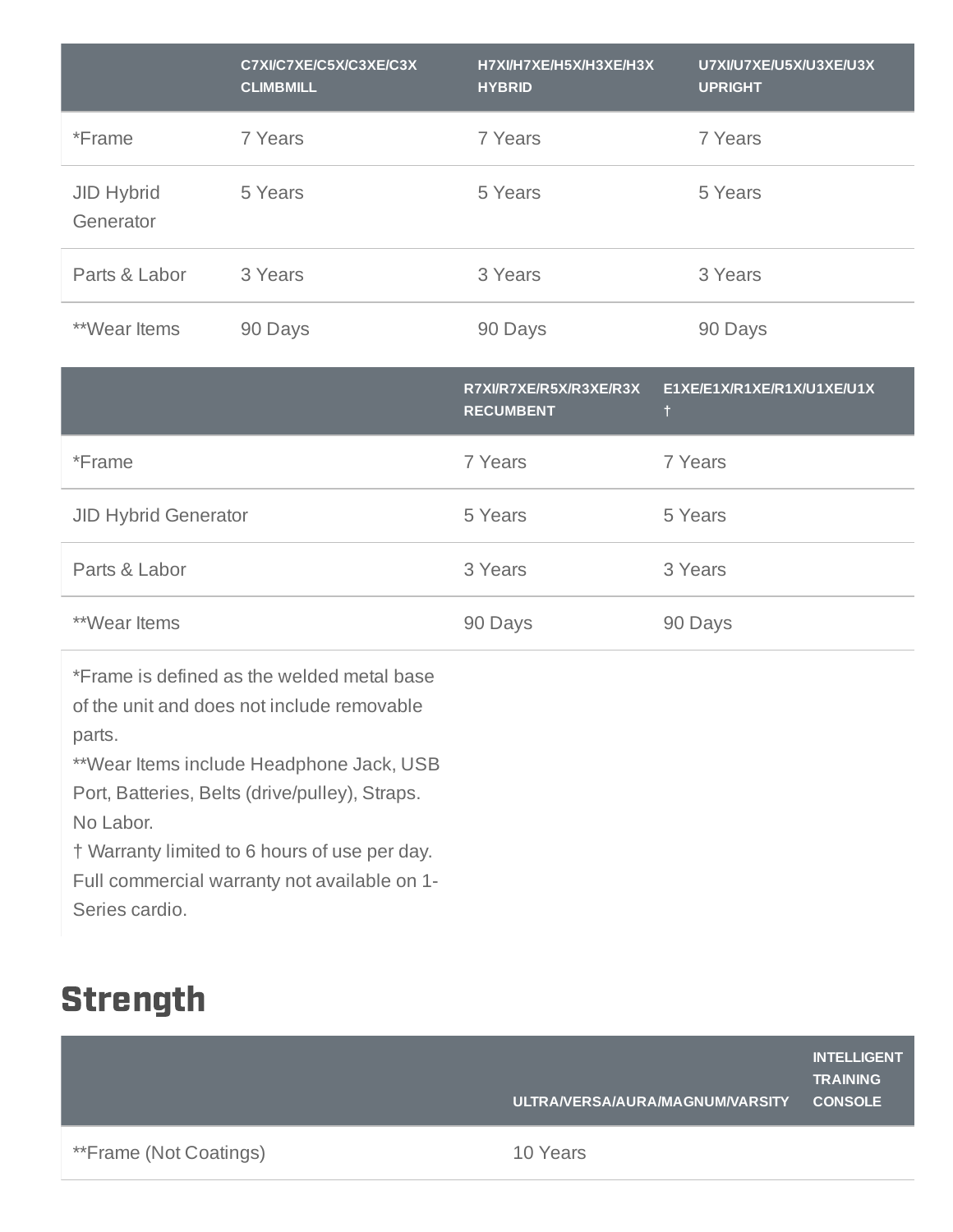| <b>Weight Stacks</b>                      | 5 Years  |         |
|-------------------------------------------|----------|---------|
| Pulleys                                   | 5 Years  |         |
| <b>Pivot Bearings</b>                     | 5 Years  |         |
| Parts & other items not specified         | 3 Years  | 3 Years |
| Labor (Excluding Upholstery/Cables/Grips) | 3 Years  | 3 Years |
| Upholstery/Cables/Springs/Grips           | 1 Year   |         |
| Accessories                               | 6 Months |         |
| <b>Platforms: Outside Metal Rails</b>     | 3 Years  |         |
| <b>Platforms: Wood and Rubber Inserts</b> | 1 Year   |         |

\*\* Frame is defined as the welded metal base of the unit and does not include removable parts.

## EXCLUSIVE REMEDY

The exclusive remedy for any of the above warranties shall be repair or replacement of defective Parts, or the supply of Labor to cure any defect, per the terms of the Commercial Warranty. All Labor shall be supplied by the local Matrix certified technician. The Product must be located within that service provider's service area. Products located outside service area will not be covered by the Labor warranty.

## EXCLUSIONS AND LIMITATIONS

- 1. This warranty applies only to the original owner and is not transferable.
- 2. Under no circumstances will MATRIX FITNESS be liable by virtue of this warranty or otherwise for damage to any person or property whatsoever for any special, indirect, incidental, secondary or consequential losses, damages or expenses in connection with exercise products.
- 3. This warranty is expressly limited to the repair or replacement of a defective Frame, Motor, Electronic component, or Part. Repair or replacement will be at the discretion of MATRIX FITNESS, and is the sole remedy of the warranty.
- 4. Do not use equipment in any location that is not climate controlled, such as but not limited to garages, porches, pool rooms, saunas, bathrooms, car ports or outdoors. Failure to comply may void the warranty.